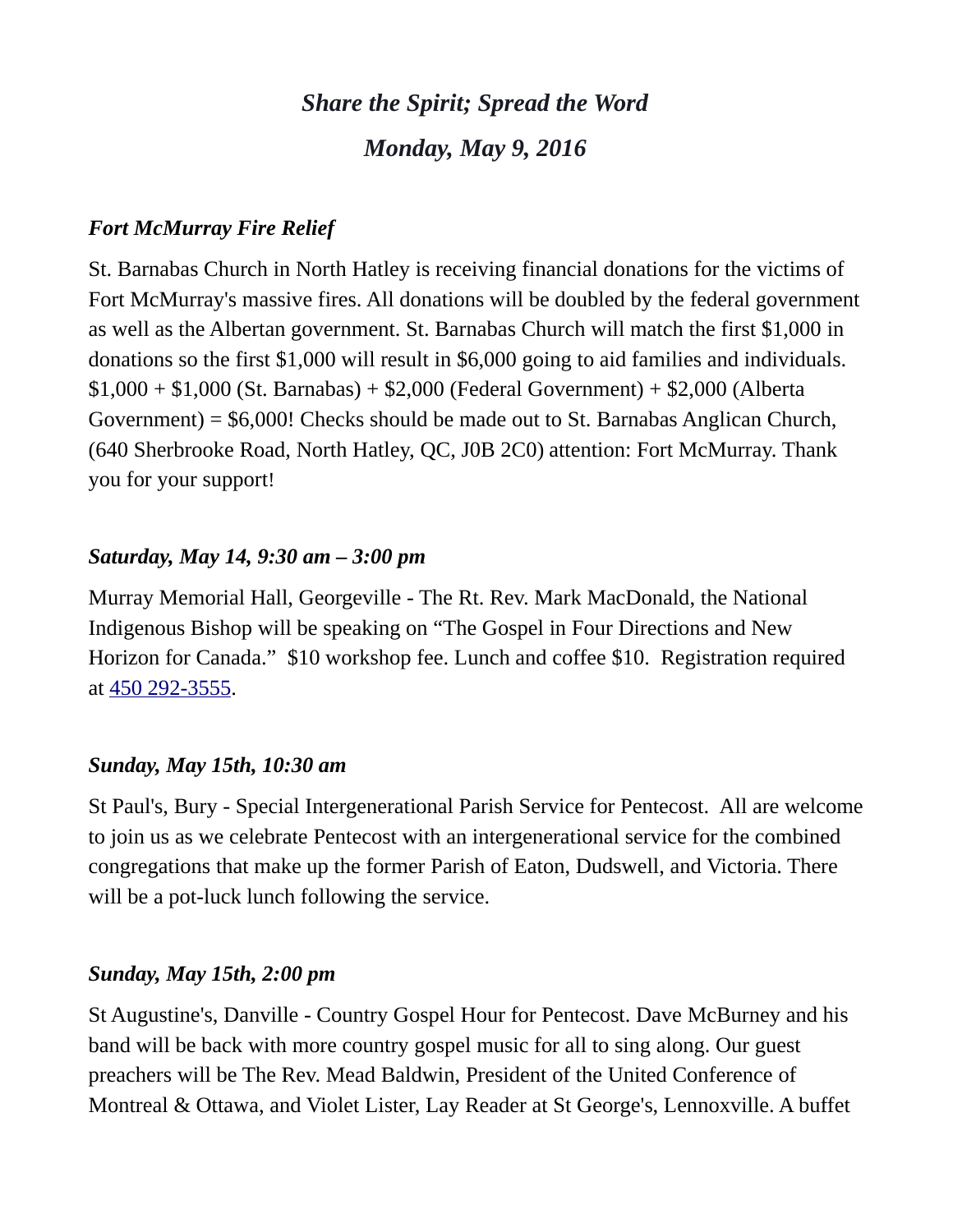of red desserts (think raspberries and cranberries or cupcakes with red sprinkles,...) will be served following this service of prayer, scripture, and country hymns. For tickets (free but you need to reserve) please contact  $m$ . mastine  $\omega$  hotmail.com or [lynndillabough@gmail.com](https://webmail.ubishops.ca/owa/redir.aspx?REF=NTGHZBda4kbPNeYfbGRb6HgoD69E4VoJaguVXMRTEm2jm5WgJnTTCAFtYWlsdG86bHlubmRpbGxhYm91Z2hAZ21haWwuY29t)

#### *Monday, May 16th, 5:15 - 6:45 pm*

St Augustine's, Danville - Messy Church. All families with children 12 and under are welcome to attend this evening of learning, worship, crafts, and fellowship. All food and materials are provided. Our story this month is "Jesus Walks on Water". Please contact [lynndillabough@gmail.com](https://webmail.ubishops.ca/owa/redir.aspx?REF=NTGHZBda4kbPNeYfbGRb6HgoD69E4VoJaguVXMRTEm2jm5WgJnTTCAFtYWlsdG86bHlubmRpbGxhYm91Z2hAZ21haWwuY29t) to register or for more information.

#### *Saturday, May 21, 8:00 am – 4:00 pm*

St. Augustine's Church, Danville will participate in the town wide garage sale. Come to Danville for a day of interesting and economical shopping.

#### *Saturday, May 21, 8:00 am – 4:00 pm and Sunday, May 22, 9:00 am – 3:00 pm*

Annual Plant Sale to benefit St. Paul's, Sydenham Place will take place at the home of Marilyn Mastine, 275 Route 255 North, Danville. Perennials, tomatoes, cucumbers,etc.

#### *Saturday, May 21, 9:00 am - 2:00 pm*

St. George's, Ayer's Cliff – Yard Sale at the church, 1002 Main Street. Much good stuff and some furniture.

#### *Sunday, May 22, 4:00 pm*

St George's Church, Lennoxville – Quarterly service of sung evensong. Refreshments and time of fellowship to follow.

#### **Friday, May 27, 7:00 pm – Sunday, May 29, 2:00 pm**

St Anne's Church, Richmond - Diocesan Youth Retreat & St Francis Deanery 5th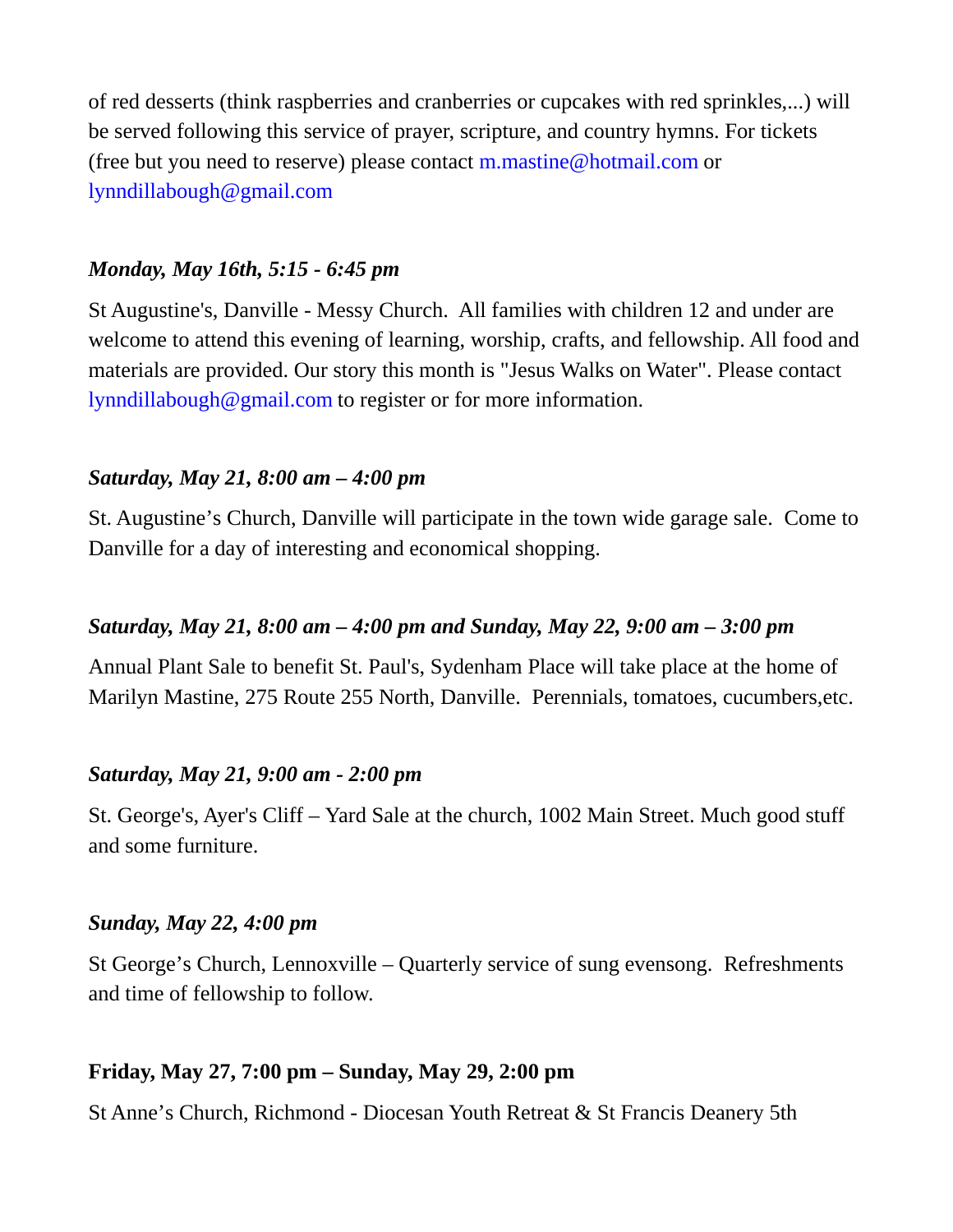Sunday Service. All youth, 17 and under, are invited for a 2 day retreat. Our retreat will end with a youth led worship service for our 5th Sunday deanery Eucharist, followed by a pot-luck lunch. Contact [lynndillabough@gmail.com](https://webmail.ubishops.ca/owa/redir.aspx?REF=E0UZUrCIOcgLF1G_4qECzq3OrI1Fn6f2O_cEChPNSZXMHau5IF7TCAFtYWlsdG86bHlubmRpbGxhYm91Z2hAZ21haWwuY29t) for a registration form.

## *Saturday, June 4, 9:30 am – 3:30 pm*

Lennoxville - The Skills of Healing: Care For Others, Care For Yourself. All are welcome to attend, and you do not need to be a member of the Deanery Pastoral Ministry Team. There is no cost for this event, but donations would be welcomed to offset the cost of future workshops. Please contact Canon Lynn Dillabough to register at [lynndillabough@gmail.com](https://webmail.ubishops.ca/owa/redir.aspx?SURL=hdjYUT7WCUNYqFZijozknMHWJ3aRy6vsqTzrilp56ZtP3_2s-BXTCG0AYQBpAGwAdABvADoAbAB5AG4AbgBkAGkAbABsAGEAYgBvAHUAZwBoAEAAZwBtAGEAaQBsAC4AYwBvAG0A&URL=mailto%3Alynndillabough@gmail.com)

## *Sunday, June 26th, 2:30 - 4:00 pm*

St Augustine's, Danville - Going Away Party with Lynn Dillabough. Lynn would like to celebrate with all of the people with whom she has ministered for the past six years and is hosting a party to thank everyone before she leaves. Deanery Lay Readers Jane Bishop and Marilyn Mastine will co-preside over a short worship service followed by cake and ice cream in the church hall.

## *St. John's Church Waterville, and Christ Church Eustis Summer Schedule*

First Sunday of the month from May-October services will be held at the Christ Church Eustis Hall at 9:30 am. All the other Sundays services will be at St. John's Waterville, 9:30 am. Everyone welcome.

#### *Pew Cushions*

Twenty-five pew cushions from St John the Less in Compton are available. They are 8 ft. long and12 inches wide, quite thick, and all blue. They seem to be in quite good shape, except for the dust from the work that is being done in the old church. The contact is Rene Jubinville in Coaticook at [\(819\)570 0848](tel:(819)570%200848) who is giving them free of charge.